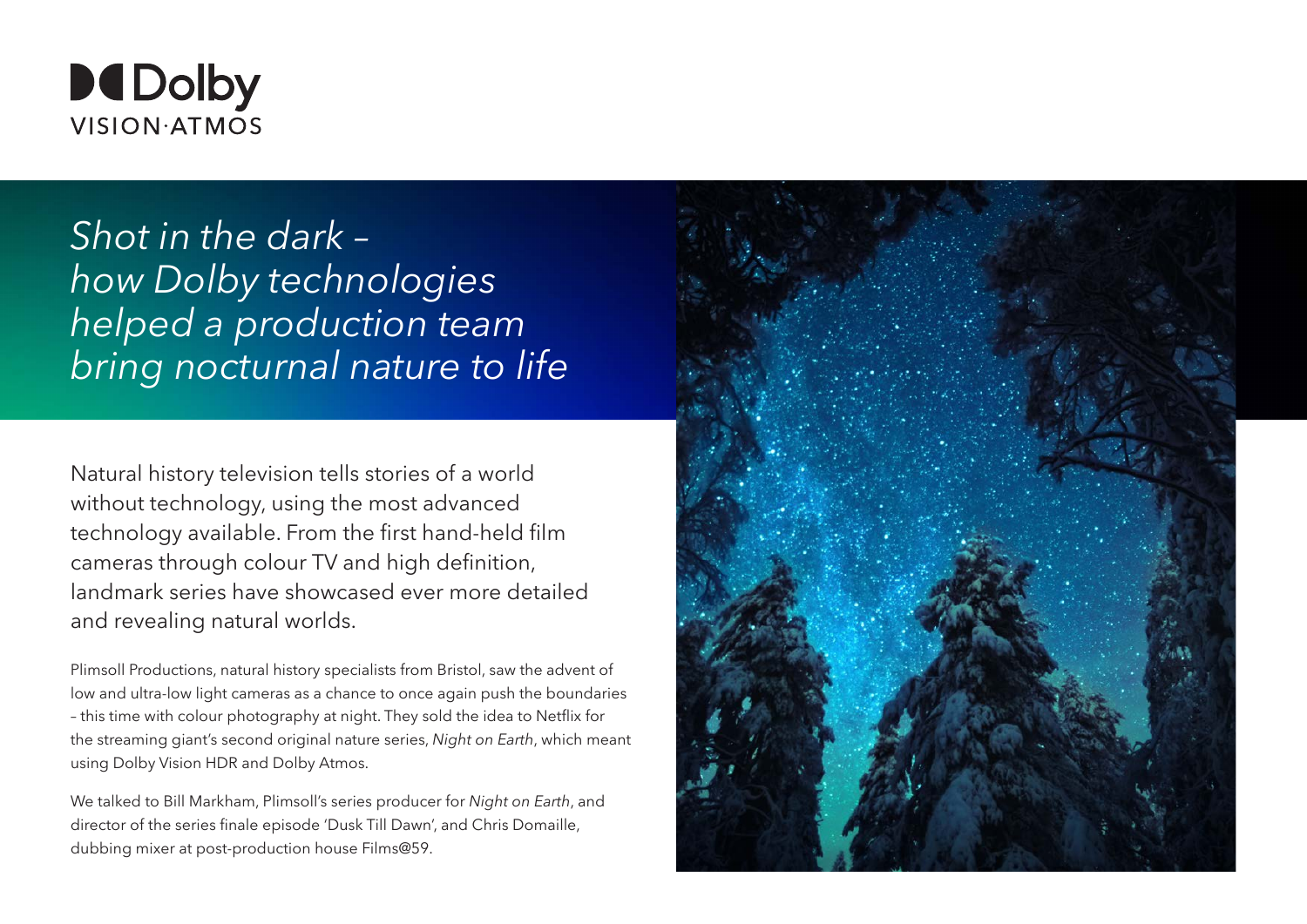# **DCDolby** Vision Atmos

*"We were going to reveal a whole new world, (…), and the capabilities of Dolby Vision and Dolby Atmos to make the absolute maximum use of what we recorded would, we thought, be essential. And they were."*

Bill Markham, Plimsoll's series producer for *Night on Earth*

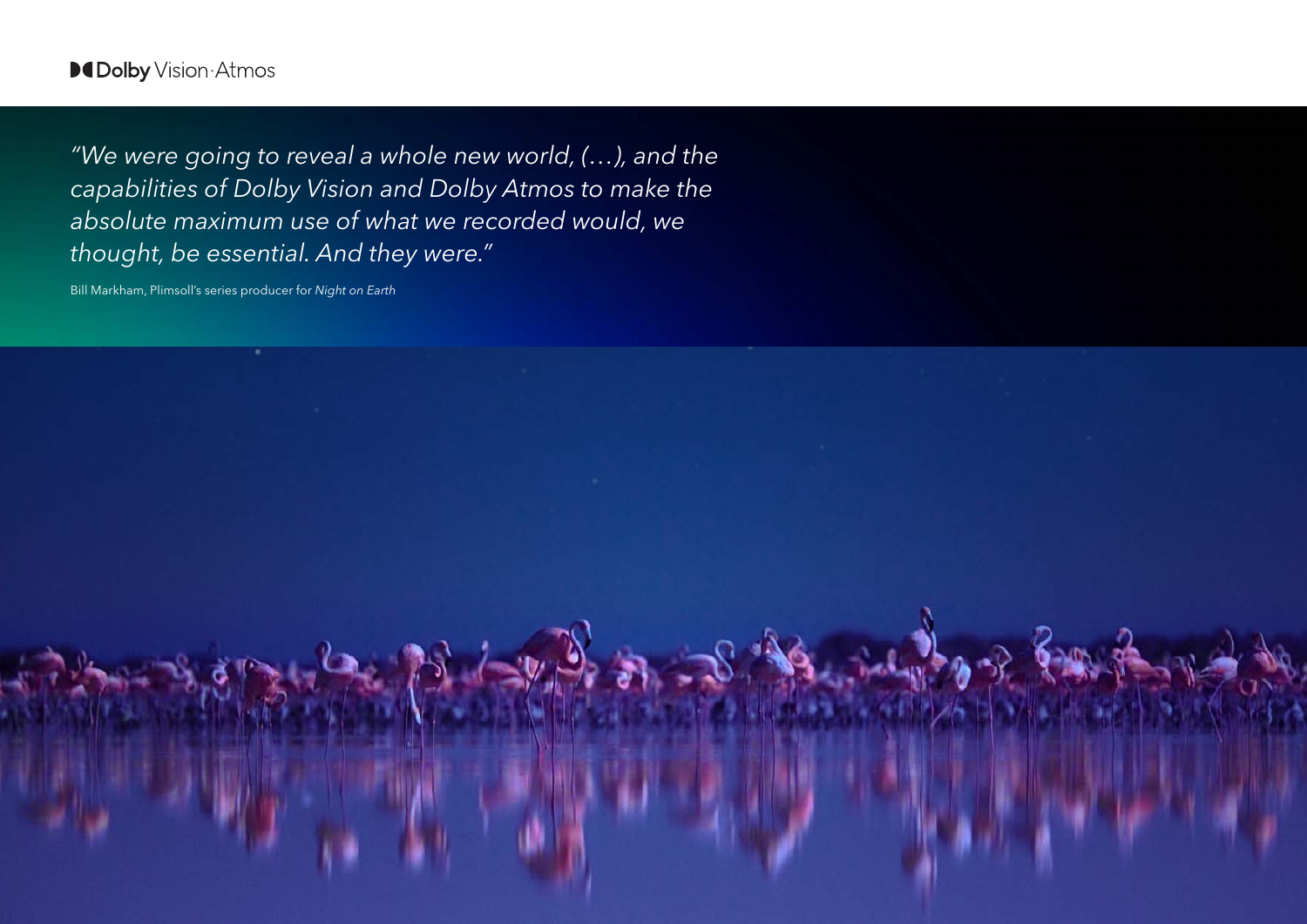

*On new possibilities: "Dolby Vision HDR let us get the imagery of those bats lit by a shaft of light from the entrance, then Dolby Atmos let us build the surround sound of actually*  being in the cave. They flocked towards [our *cameraman], he let them go overhead and kept the cut long. It was breathtaking."*

Bill Markham, Plimsoll's series producer for *Night on Earth*

#### **Why do you think Netflix was excited about this project?**

Bill Markham: Netflix had done one natural history series and was open to ideas for the next. We had realised that the new generation of low and ultra-low light cameras gave us the opportunity to create a whole new natural history aesthetic – shooting colour at night by moonlight. We could capture the entire landscape, with animals behaving totally naturally, things no human had seen.

And the range of dynamics that Dolby Vision and Dolby Atmos could give, with all the extra headroom of HDR and precision soundscaping for the audio, meant we could have huge yet natural contrasts – from night ambience to the clatter of cities, or full sunsets to dark, detailed forest floors to colourful night long shots of African plains.

Chris Domaille: We got the team in as early as we could, showed them what Dolby Atmos would bring to the series, and encouraged editorially those moments of volume contrast and surround contrast. We discussed timing as well, so after a surround moment you don't just cut to the next scene, you can hear things disappearing. Having those editorial inputs early on pushed the sound further, made it more heady.

## **What were the immediate challenges and excitements of natural history at night?**

BM: We realised straight away that sound was going to be up there with vision in importance. When we started to talk about making *Night on Earth* and how we'd be able to see full colour at night, people would pause for a second then say, 'Oh, the sound!', because at night our sense of hearing is heightened. So we get not only to see through the darkness but to enter this atmospheric world of sound, which is something special. Of course, some of the animals use sound much more because once vision's gone, they rely on their other senses, so it's essential for the storytelling.

We were going to reveal a whole new world, one that often even scientists hadn't seen, and the capabilities of Dolby Vision and Dolby Atmos to make the absolute maximum use of what we recorded would, we thought, be essential. And they were.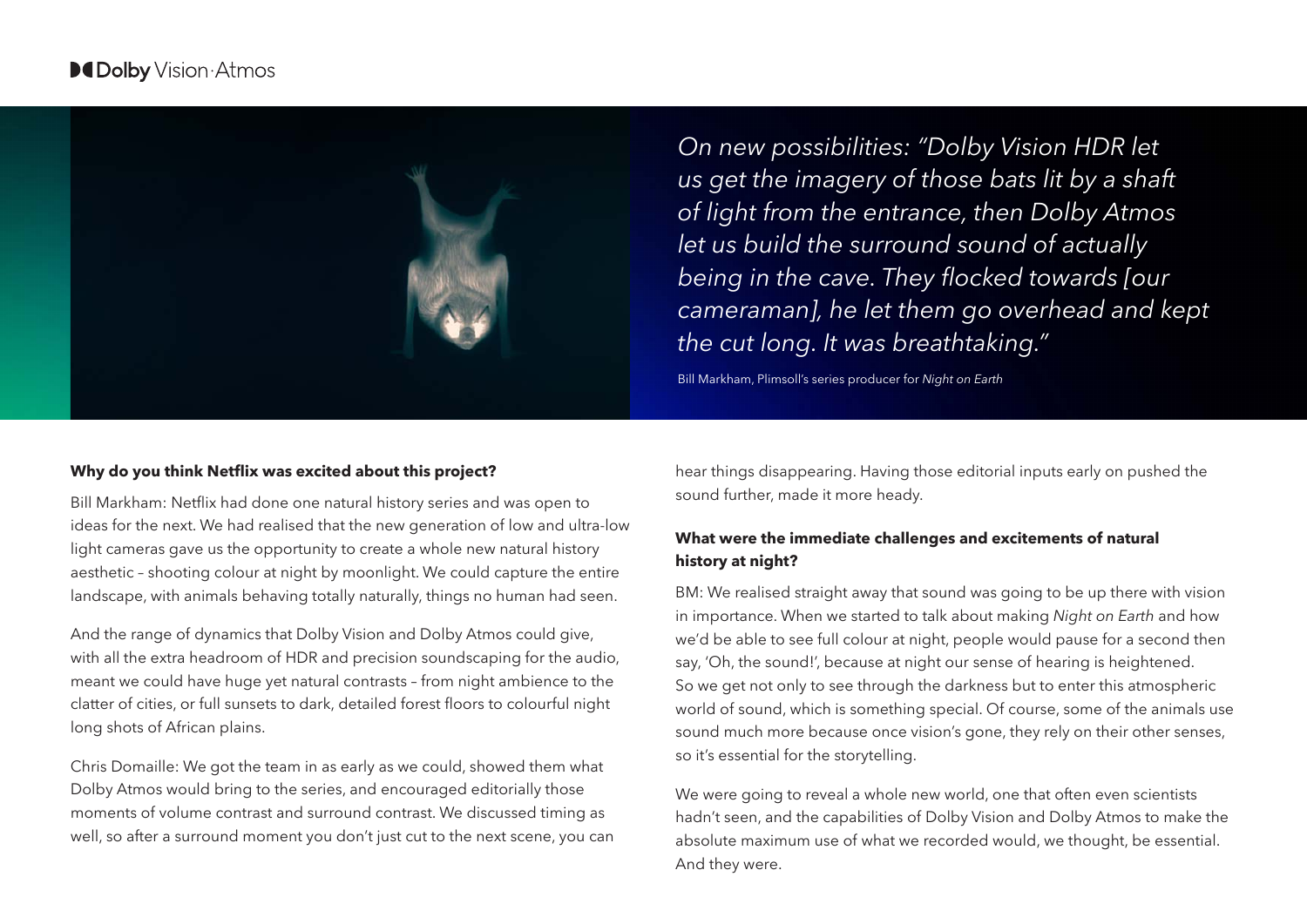

As for filming, the first thing you have to do is become a moon expert. Even the best ultra-low light cameras need some light. You're restricted to four days or so either side of the full moon, and then only if it's not obscured by clouds.

# **Bringing it all together**

#### **How did the new technologies contribute to the editorial approach?**

BM: There were a lot of different technologies which had to sit together in the cut and grade. For 'Dusk Till Dawn', which covered night around the world with lots of different stories, we thought we'd use the different technologies to tell each story differently. The sunset we'd do in glorious HDR, then elephants in Zimbabwe in very low light colour, then a jungle scene lit with a white light – rare, but we did it – then thermal imaging with bears in a deep glacial valley where moonlight couldn't penetrate. It's an engaging concept, but I worried that it felt like a magazine instead of a flowing visual style. It turned out people liked it. They liked the challenge and revelation of thinking more about light levels. People watched *Night on Earth* for the normal natural history storytelling,

"That's the thing about Netflix. (…) People expect *to see a semi-cinematic experience. So that's what we made, allowing things to play longer with fewer words over the top. It's night, it's atmospheric, there's natural tension and interest, and Dolby Vision and Dolby Atmos let us realise that near-cinematic experience."*

Bill Markham, Plimsoll's series producer for *Night on Earth*

the emotional journey, but they also enjoyed the technological breakthroughs and the magnificence of being able to see stuff you couldn't see before.

### **How did you prepare for creating the soundscapes in Dolby Atmos? Was there a lot to learn?**

CD: We kept things as simple as possible, not trying to get sounds precisely placed in stereo during the recording in the field but capturing as much as possible on mono with rifle mikes and the like. Then we could position them in the three-dimensional sound space during post. The Plimsoll teams were really good about audio, really enthused and thinking in terms of soundscapes and what they could provide.

BM: You're immersed in a magical 3D soundscape. Each episode had its own aesthetic – underwater, polar ice, a city, African plains and so on – but you're really there. It's completely engaging.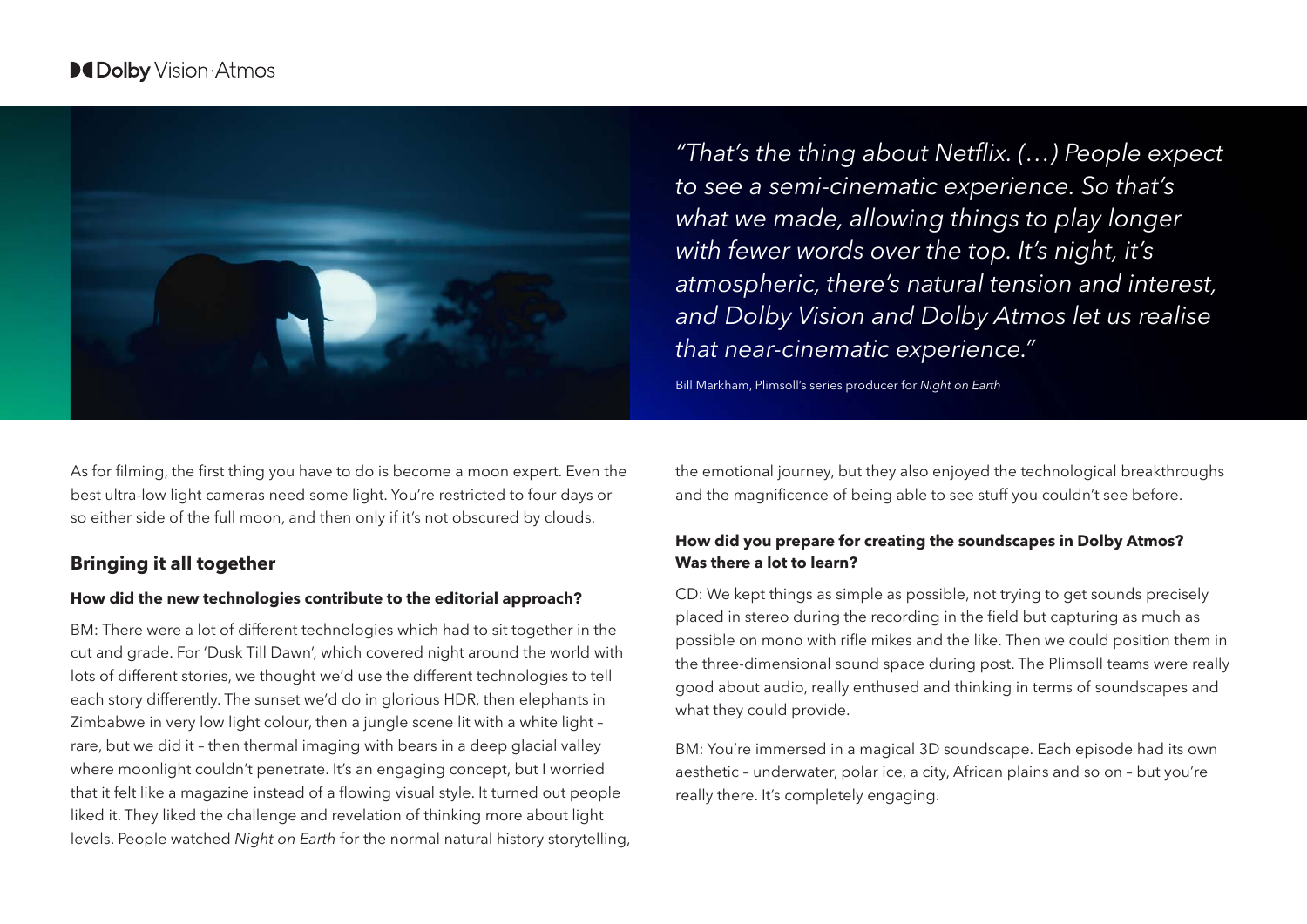# **DeDolby** Vision·Atmos

*"Underwater is such a joy in Dolby Atmos. You can go from a nice shot looking down at the sea surface, all very mono, and as soon as you get immersed you get boom! Every speaker opens up and that's a true Dolby Atmos moment."*

Chris Domaille, dubbing mixer at Films@59

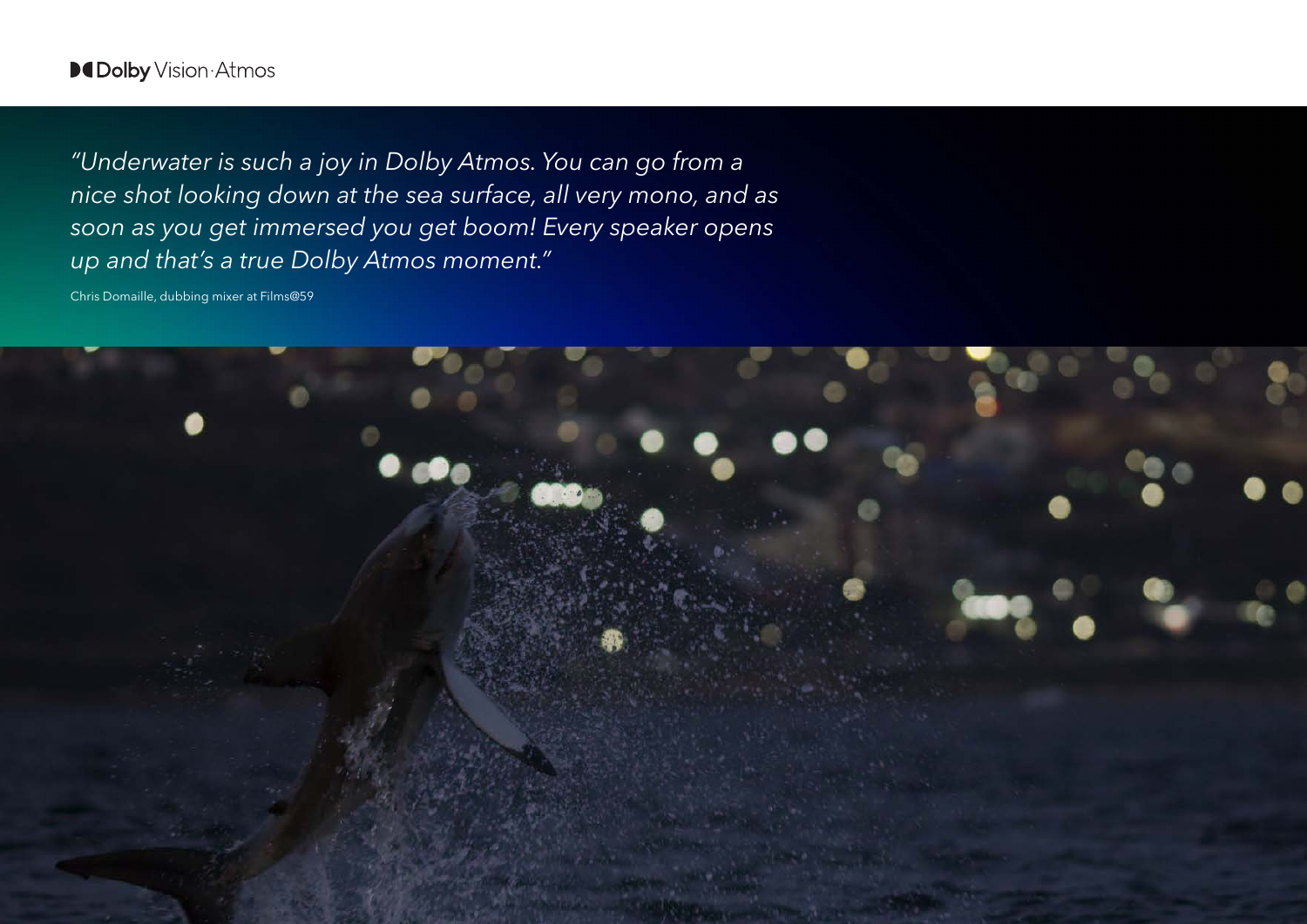# **DCDolby** Vision Atmos



# **Breathtaking results**

### **What sort of thing happened in making** *Night on Earth* **that just wouldn't have been possible before?**

BM: We had 20 million bats in Texas that were going to come out of a cave at dusk. The team went into the cave with hazmat suits wading through dead bats and guano. Dolby Vision HDR let us get the imagery of those bats lit by a shaft of light from the entrance, then Dolby Atmos let us build the surround sound of actually being in the cave. When they swirled out of the cave, we had a crane with our cameraman in it. They flocked towards him, he let them go overhead and kept the cut long. It was breathtaking.

One of the challenges of natural history production is that so many stories have been told. So many animals have been so well documented. What new technologies bring us is the chance to tell a new story, because it can capture details – sometimes whole behaviours – that haven't been seen.

## **How much did the new technologies change the balance of those decisions?**

BM: Normally on a shoot you can be there for weeks or months, building up a lot you can edit together later. Because we could really only shoot for six days or so around the full moon, we didn't have that luxury, so much more of *Night on Earth* is really just what the camera captured. It worked out very well. And when it was right for the story to build up a sequence from lots of different components in post, we had all the tools needed for handling the production flow without compromising the source quality.

# *Natural***, natural history**

## **How did the experience of using Dolby Atmos and Dolby Vision change your approach to documentary making?**

BM: For 'Jungle Nights' we went to film jaguars in Brazil and see what they did at night. For a month, our crew was filming sleeping jaguars. On the second to last night they pointed the camera up into the canopy where there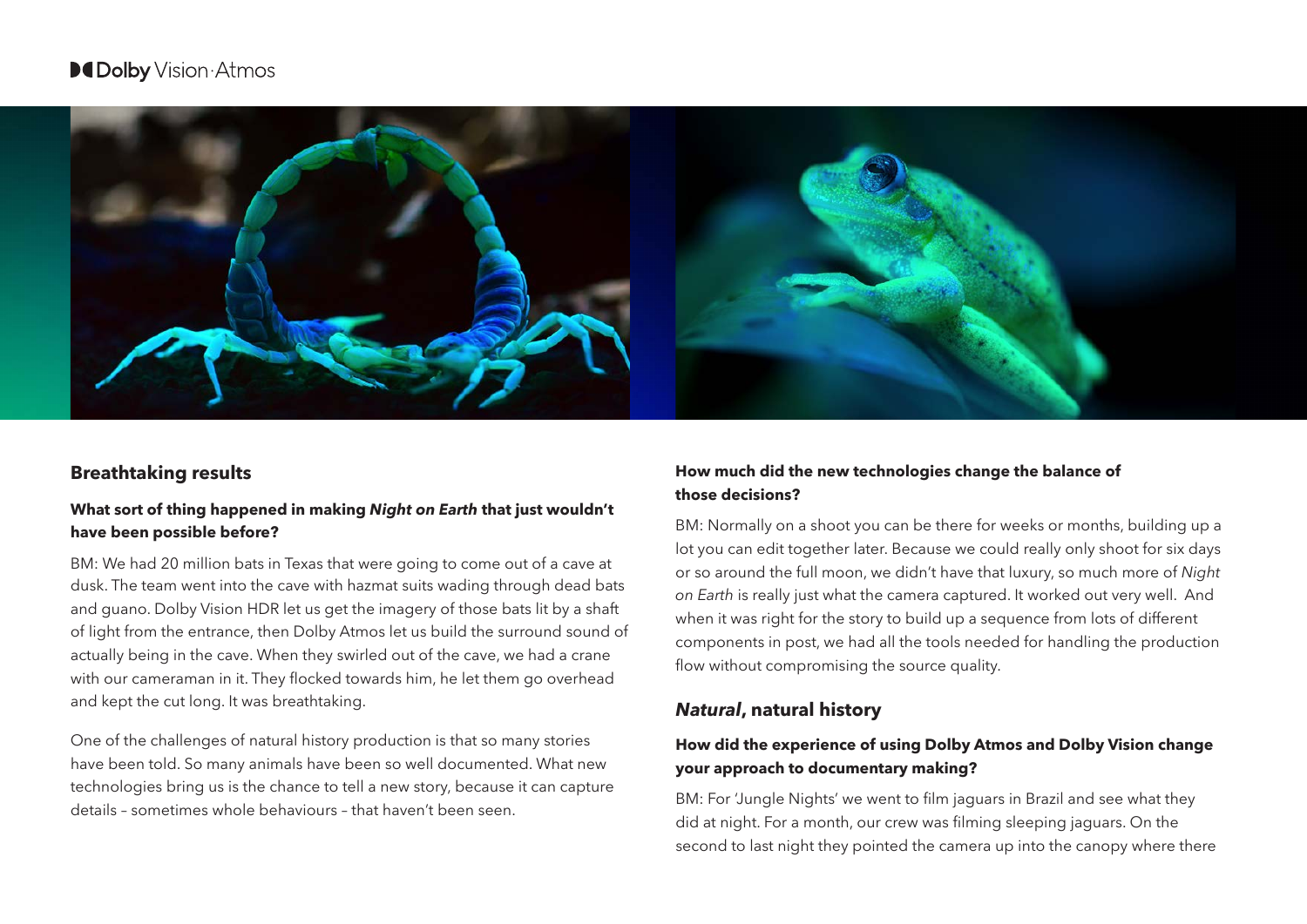

*"On headphones, you get the whole experience, that's the joy of the downmix algorithm in Dolby Atmos, the big selling point for us. Whatever people are listening to, the mix is tailored for their environment, and nothing has really been thrown away. We check it all, of course, but have great faith in it."*

Chris Domaille, dubbing mixer at Films@59

was a glowing thermal dot... it was an ocelot, and it was creeping through the treetops stalking a snake bird. What we got was a very long cut with very few words. We let the audience work out what was happening and it told an incredible story.

That's the thing about Netflix. Unlike the broadcast TV many of us grew up with, it's only been around in the age of widescreen. People expect to see a semi-cinematic experience. So that's what we made, allowing things to play longer with fewer words over the top. It's night, it's atmospheric, there's natural tension and interest, and Dolby Vision and Dolby Atmos let us realise that nearcinematic experience.

#### **Did Dolby Atmos fit in well with existing audio workflow and resources?**

CD: Working with Dolby Atmos meant that we could use a huge library built up over 30 years including some Ambisonics effects – which have their own spatial aesthetics – which translate directly into the 3D immersive soundscape without need for panning. The library has become a huge asset over the past two

years because of that. And it was also a joy working closely with Edmund Butt, who composed the music. We could take the stems and weave them into the soundscape in much more expansive and effective ways. He was delighted to be a part of that, as it heightened the emotional impact and power of his work.

#### **How did Dolby Atmos help differentiate the episodes?**

CD: Each episode was in a different landscape – jungles, seas, ice – each had a different soundscape. We gave each sound designer two episodes and the freedom to build those soundscapes, but they also listened to each others' shows to maintain some consistency and share discoveries.

For example, underwater is such a joy in Dolby Atmos. You can go from a nice shot looking down at the sea surface, all very mono, and as soon as you get immersed you get boom! Every speaker opens up and that's a true Dolby Atmos moment. The point at which you hear the throb of the boat in 'Dark Seas' is one of the high points of the series for me. Compare that with the polar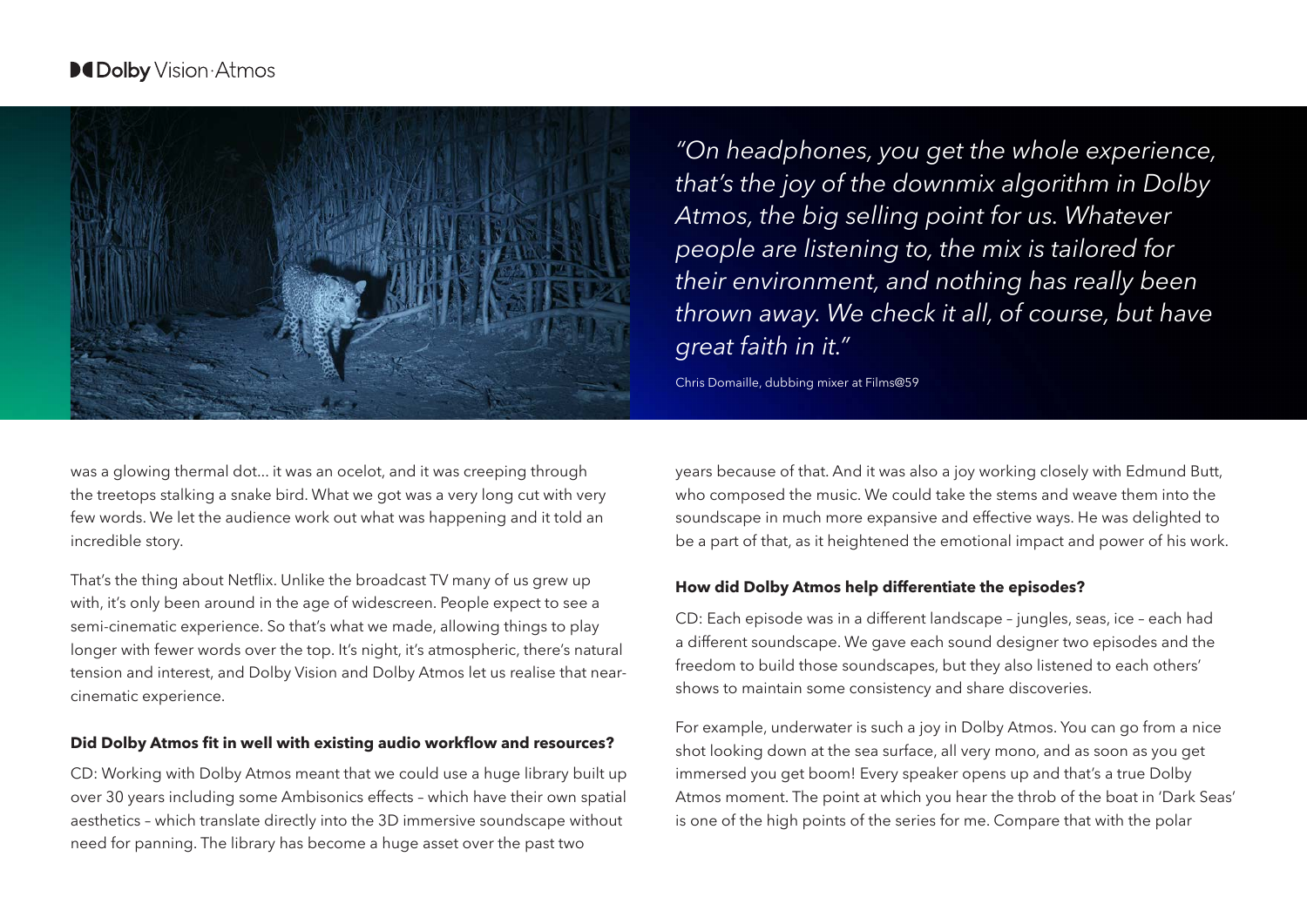"It'd feel retrogressive not to use [Dolby Vision and *Dolby Atmos] in the future. Fortunately, everyone's expecting it now for their more prominent projects. (…) It's a huge new palette of options. We wouldn't go back. We couldn't."*

Bill Markham, Plimsoll's series producer for *Night on Earth*

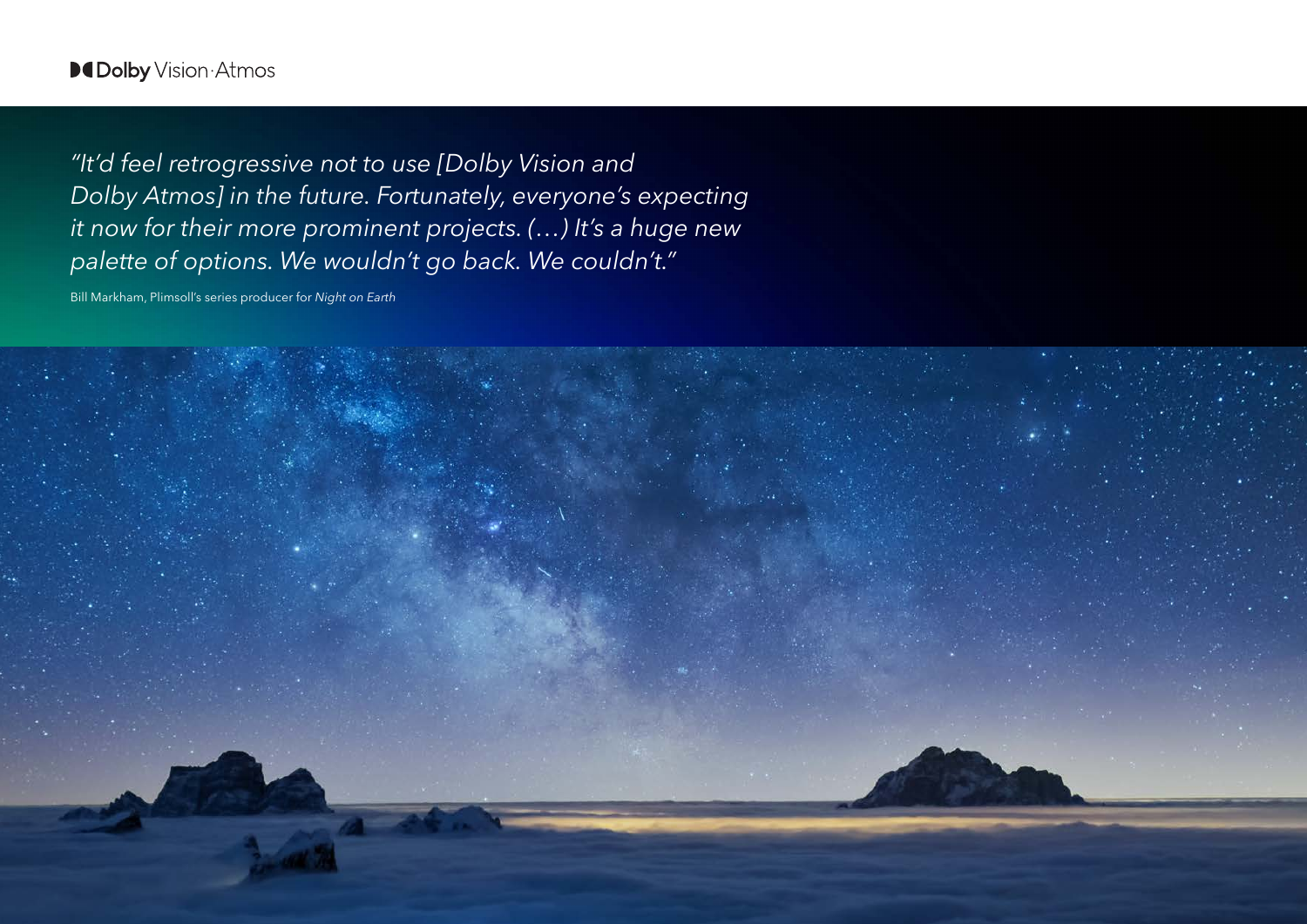

bears and the Arctic quietness lifted by winds and storms. It's a very different sonic palette, as was 'Sleeping Cities'.

Dolby Atmos is a new tool, all about new palettes, and it scales so well. We've mixed in 5.1 for a long time, making decisions like if there's a bird tweeting away, what speaker to put it in. Now I want this bird to carry on moving through the soundscape. You can do that in 5.1 but it's very hard to make the whole soundscape immersive. With Dolby Atmos, when you're in the jungle and it starts to rain, you start off hearing this high frequency noise from far above, then you hear clatter in the leaves, then it envelops the whole room. That's just astonishing in a full set-up, but it still has to work on regular televisions without Dolby Atmos. We've found the downmix algorithm works so well at preserving a much more cinematic experience across devices than we'd been used to.

## **How was the experience of creating audio in Dolby Atmos and going to the final mix?**

CD: Delivering on Dolby Atmos was fantastic for us because of the scalability. We mixed in our lovely big lined up theatre, checking all the time what downmixes were like, stereo compatibility and so on. We knew that the audience would get everything they could. If you're lucky enough to have invested in a home Dolby Atmos sound system, you get to enjoy absolutely everything we mixed. If you're on 5.1 surround, it scales beautifully. On headphones, you get the whole experience, that's the joy of the downmix algorithm in Dolby Atmos, the big selling point for us. Whatever people are listening to, the mix is tailored for their environment, and nothing has really been thrown away. We check it all, of course, but have great faith in it.

This was a big project with a large team. We had a concertinaed delivery, so we had three dubbing mixers, a Foley recordist & seven sound designers. We all had our parts to play in this, and were all very delighted with the end results.